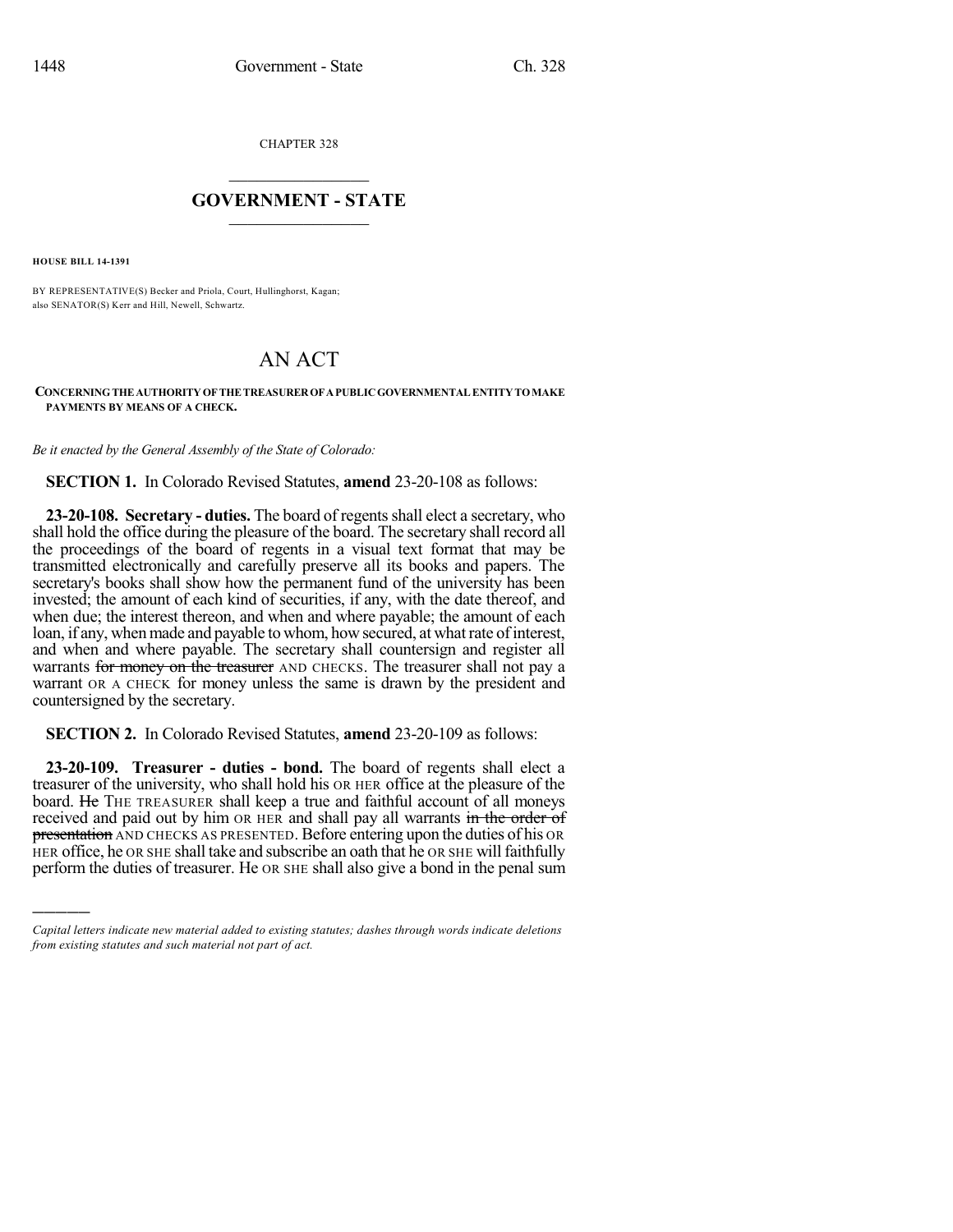## Ch. 328 Government - State 1449

of not lessthan twenty-five thousand dollars, conditioned for the faithful discharge of his OR HER duties as treasurer; that he OR SHE will at all times keep and render a true account of all moneys and other valuables received by him OR HER as treasurer and of the disposition he OR SHE has made of the same; and that he OR SHE will at all times be ready to discharge himself OR HERSELF of the trust and to deliver up when required by said board all moneys, notes, bonds, and other valuables entrusted to him OR HER. The bond shall have two or more sureties and be approved as to its form and the sufficiency of its sureties by the board of regents, the attorney general, and the secretary of state, who shall endorse their approval on the same. The bond shall be filed in the office of the secretary of state.

**SECTION 3.** In Colorado Revised Statutes, **amend** 23-20-116 as follows:

**23-20-116. Claims against university.** Except with respect to claims coming within the provisions of article 10 of title  $24$ , C.R.S., the board of regents shall audit all claims against the university, and the president shall draw all warrants upon the treasurer AND CHECKS for approved claims; but before payment such warrants AND CHECKS shall be countersigned by the secretary, who shall keep a specific and complete record of all matters involving the expenditure of money, which record shall be submitted to the board of regents at each regular meeting of the same.

**SECTION 4.** In Colorado Revised Statutes, **amend** 24-22-109 as follows:

**24-22-109. Willful refusal to pay warrant or check - penalty.** If the state treasurer willfully refuses to pay any warrant OR ANY CHECK lawfully drawn upon him OR HER, he OR SHE shall forfeit and pay to the holder thereof four times the amount thereof, which forfeiture may be recovered by action of debt against him OR HER and the sureties on his OR HER official bond, or otherwise according to law, and he OR SHE is guilty of a misdemeanor and, upon conviction thereof, shall be punished by imprisonment in the county jail for not more than one year.

**SECTION 5.** In Colorado Revised Statutes, 24-30-201, **amend** (1)(i) as follows:

**24-30-201. Accounts and control - controller.** (1) The powers, duties, and functions concerning accounts and control as set forth in this part 2 shall be the responsibility of the state controller. The controller shall be appointed by the executive director of the department of personnel, subject to the provisions of section 13 of article XII of the state constitution. The controller shall be bonded in such amount as the executive director shall fix. The powers and duties of the controller shall be:

(i) To issue warrants AND CHECKS for the payment of claims against the state;

**SECTION 6.** In Colorado Revised Statutes, 24-30-202, **amend** (6), (7), (8), (8.5), (9), (14), and (20.1) as follows:

**24-30-202. Procedures - vouchers, warrants, and checks - rules - penalties.** (6) The controller shall prescribe the form of warrants AND CHECKS to be drawn upon the state treasurer. All warrants AND CHECKS for approved expenditures and claims shall be drawn and issued under direction of the controller or his OR HER authorized agent and transmitted to the department of the treasury to be recorded.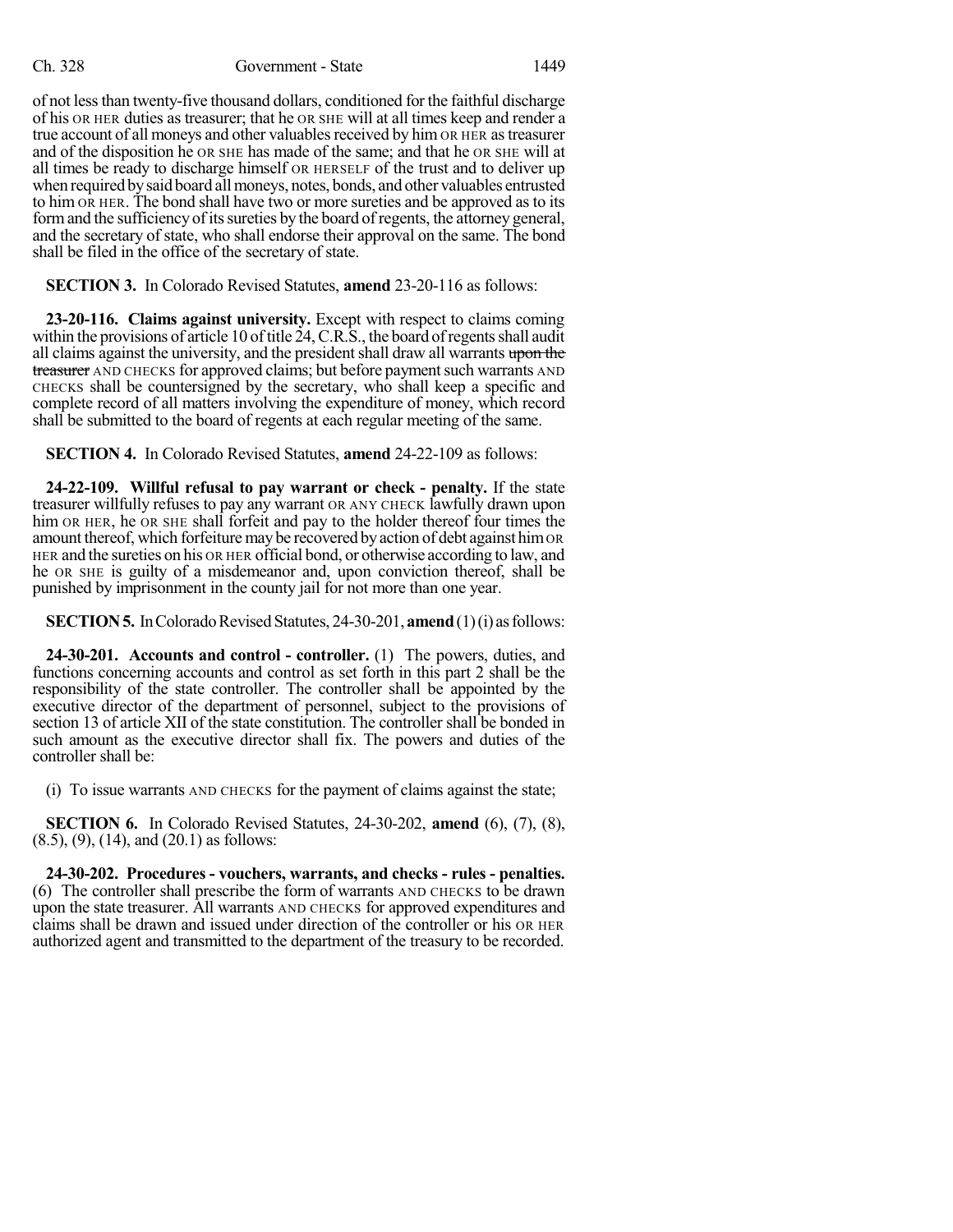1450 Government - State Ch. 328

(7) Each warrant AND CHECK drawn and issued shall be signed by the controller and countersigned by the state treasurer. Facsimiles of such signature and countersignature may be affixed by a mechanical device. The signature of the controller on a warrant OR CHECK, however affixed, shall constitute full and complete authority to the state treasurer to pay the amount thereof upon presentation to him OR HER.

(8) Each warrant OR CHECK drawn and issued shall bear a notation clearly printed in a prominent position upon its face stating that it shall be void after six months from its date of issue. Upon satisfactory proof furnished of loss or destruction, during said six-month period, of any warrant OR CHECK drawn and issued in payment of an approved expenditure or claim, the controllershall cause a duplicate of such lost or destroyed warrant OR CHECK to be drawn and issued in favor of the original payee or his or her assignee, as the case may be. The issuing state agency shall thereupon void said original warrant OR CHECK, and, if it thereafter is presented for payment, the state treasurer shall refuse payment thereof.

(8.5) Any other provision of law to the contrary notwithstanding, the controller may, after adequate notification to the state treasurer, make payment by means of an electronic fund transfer. Payment by electronic fund transfer shall be in lieu of payment by state warrant OR CHECK and shall discharge the controller's obligation with respect to payment. Any unauthorized use of the electronic fund transfer capability shall be reported to the controller within twenty-four hours after occurrence or disclosure becomes known. Immediately upon discovery of unauthorized use, measures which THAT will prevent further unauthorized use shall be implemented.

(9) (a) During the month of May of each year, a list of all warrants AND CHECKS drawn and issued during the last completed fiscal year that have not then been presented to the state treasurer for payment shall be posted in a conspicuous place in the offices of the controller and the state treasurer. Such list shall recite the number, date of issue, name of payee, and amount of each such warrant AND CHECK. Every warrant AND CHECK so listed that shall remain unpaid on the last working day in the month of June of each year shall be scheduled for cancellation as of said date and expunged from the records of the controller and the state treasurer, and the amount thereof shall be credited to the general fund or, if practicable, to the account to which originallycharged; except that the amount of anywarrant OR CHECK drawn on the wildlife cash fund created in section 33-1-112 (1), C.R.S., other than a warrant OR CHECK refunding a license fee submitted as part of an unsuccessful limited license application, shall be credited to said fund.

(b) If at any time thereafter application is made to the controller for reissuance of any warrant which OR CHECK THAT has been cancelled and expunged from the records and it appears that the expenditure or claim which THAT the cancelled warrant OR CHECK represented is still valid and unpaid, the controller shall issue a new warrant OR CHECK, and the amount thereof shall be charged to the fund or account to which the amount of the cancelled warrant OR CHECK was previously credited.

(c) In the event of any conflict between this subsection (9) and any provision of the "Unclaimed Property Act", article 13 of title 38, C.R.S., the provisions of the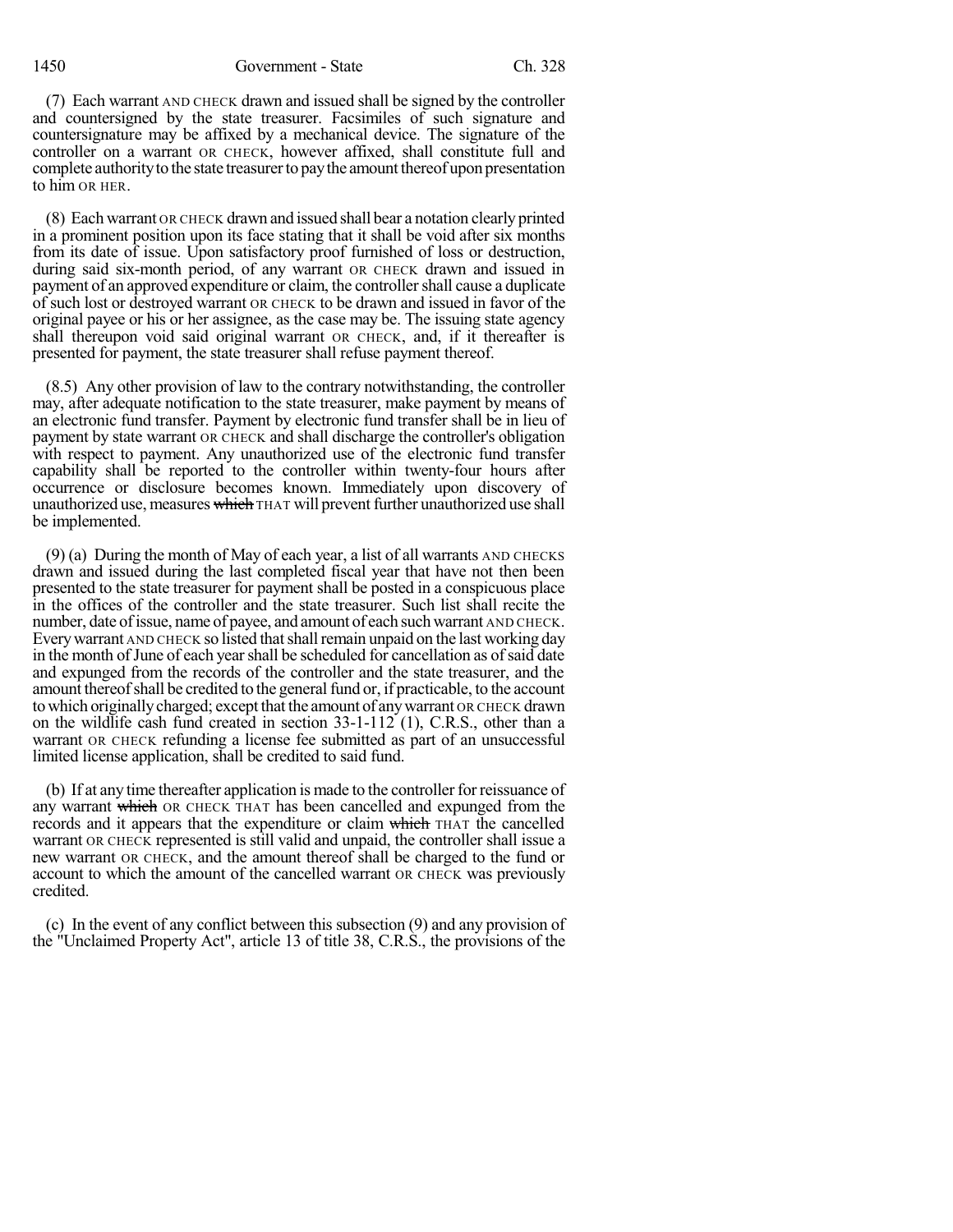"Unclaimed Property Act" shall control; except that this subsection (9) shall control with regard to:

(I) A tax warrant OR CHECK;

(II) Repealed.

(III) That portion of a warrant OR CHECK representing moneys received from the federal government;

(IV) A warrant OR CHECK drawn on the wildlife cash fund created in section 33-1-112 (1), C.R.S., other than a warrant OR CHECK refunding a license fee submitted as part of an unsuccessful limited license application.

(d) Notwithstanding any provision of this subsection (9) to the contrary, the provisions of this subsection  $(9)$  shall not apply to any warrant OR CHECK drawn by an institution of higher education or by the Auraria higher education center that is exempt from the state fiscal rules pursuant to paragraph (b) of subsection (13) of this section.

(14) If the controller or any other state employee knowingly draws or issues any warrant OR CHECK upon the state treasurer not authorized by law, he OR SHE is guilty of a misdemeanor in office and, upon conviction thereof, shall be punished by a fine of a sumfour-fold the amount ofsuch warrant OR CHECK, or by imprisonment in the county jail for not more than one year, or by both such fine and imprisonment.

(20.1) The controller, or the controller's designee, is hereby authorized, upon written request made to the controller, to allow any state department, institution, or agency to draw upon its appropriation a sum set by fiscal rule promulgated by the controller, which fiscal rule may not authorize a sum in excess of two thousand five hundred dollars, and considered appropriate for the circumstances, to be used for the payment of incidental expenses.Items of postage, express, telegrams, and other incidental expenses may be paid from such moneys. At the end of each month, or as often as is practicable, the department, institution, or agency making such incidental expenditures shall submit a voucher to the controller covering the total amount of such expenditures and shall submit a list of all such expenditures, together with proper receipts, if any, and the controller shall draw the controller's warrant OR CHECK against the proper appropriation to cover all items of expenditures which THAT the controller approves. The controller is also authorized, upon the request of any state department, institution, or agency, to allow a reasonable advance of moneys to employees and officials for authorized travel on officialstate business not to exceed an amountset by fiscal rule promulgated by the controller.

**SECTION 7.** In Colorado Revised Statutes, 24-30-203, **amend** (1) as follows:

**24-30-203. Refunds of money erroneously collected.** (1) In all cases not otherwise provided for by specific statute, whenever any money not owed or belonging to the state of Colorado is collected or received by the state of Colorado through mistake either of law or of fact, upon proper showing made to the satisfaction of the head of the department of the state of Colorado which THAT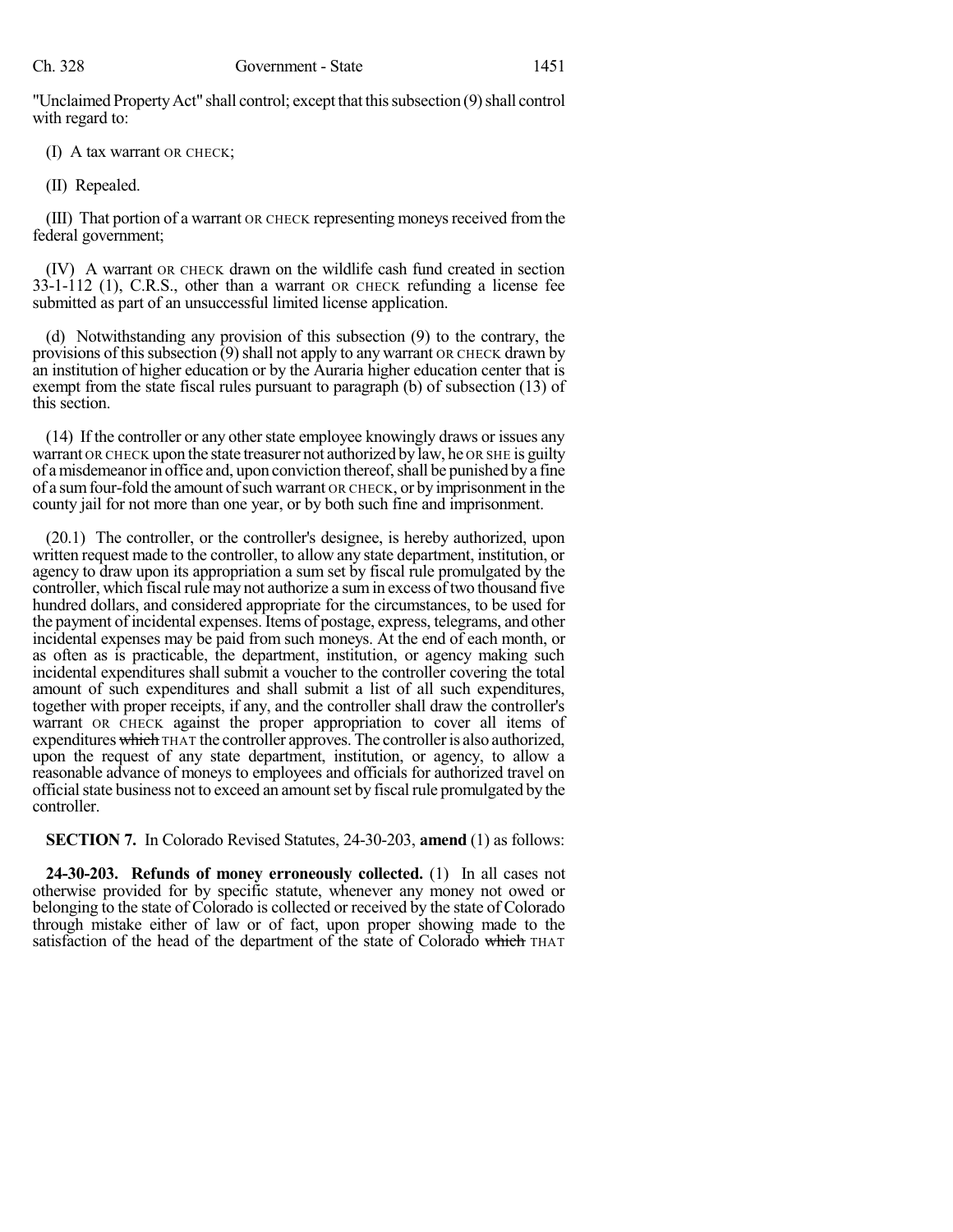1452 Government - State Ch. 328

collected or received such money and upon proper voucher drawn by such department head and approved by the governor and controller, the controller is authorized to draw a warrant OR CHECK to refund such money to the person from whom it was collected or received. Such refund shall be made from the fund into which such money was deposited. No refund made under the authority of this section shall be made unless a claim therefor is filed within one year after such money is collected or received by the state of Colorado.

**SECTION 8.** In Colorado Revised Statutes, 24-36-104, **amend** (3) as follows:

**24-36-104. Moneys to be deposited.** (3) For the purpose of managing deposits of state moneys, the state treasurer may, on a daily basis only, borrow moneys from any such depository to cover advances made by any depository to the state on state warrants AND STATE CHECKS paid by the depository but not yet reimbursed by the state and on uncollected deposits. The state treasurer may negotiate a line of credit with any such depository sufficient to cover anticipated requirements for such advances in the current fiscal year. The state treasurer may pay interest on such moneys borrowed at a rate to be negotiated by the state treasurer and the lending depository and may take such measures as are necessary to implement the provisions of this subsection (3). All such moneys borrowed shall be repaid, together with any interest, before the end of the fiscal year in which the moneys are borrowed, and the state shall not be liable to repay such moneys borrowed from revenues of any later fiscal year. This subsection (3) shall not be construed to expressly or impliedly authorize the state treasurer to do any act or take any action with respect to deposits of state moneys, or with respect to the moneys of any department or agency of the state, other than the acts specifically authorized by this subsection (3). The profitability of the procedure authorized in this subsection  $(3)$ shall be reported in the state treasurer's annual report for fiscal years 1981-82, 1982-83, 1983-84, and 1984-85.

**SECTION 9.** In Colorado Revised Statutes, **amend** 24-36-106 as follows:

**24-36-106. Record of warrants and checks - order of payment - paid warrants and checks - validation.** (1) The treasury department shall maintain a list of all warrants AND CHECKS drawn upon the state treasurer by the office of the state controller and of those warrants AND CHECKS issued and outstanding. Such lists shall be open during regular business hours for the inspection and examination of every person desiring to inspect or examine the same.

(2) Warrants AND CHECKS shall be paid in the order in which presented to the treasury department for payment. The state treasurer may validate any warrant OR ANY CHECK presented for payment after six months from its date of issue for a period of time not longer than thirty days from the date upon which it is so presented.

(3) All paidwarrants AND CHECKS shall be cancelled and, after beingmicrofilmed or copied through image technology such as optical storage and other recognized state-of-the-art storage technologies, shall be destroyed pursuant to part 1 of article 80 of this title. The treasury department is authorized to enter into an arrangement which THAT allows any bank holding cancelled warrants OR CHECKS to microfilm or copy through other recognized state-of-the-artstorage technologies and to store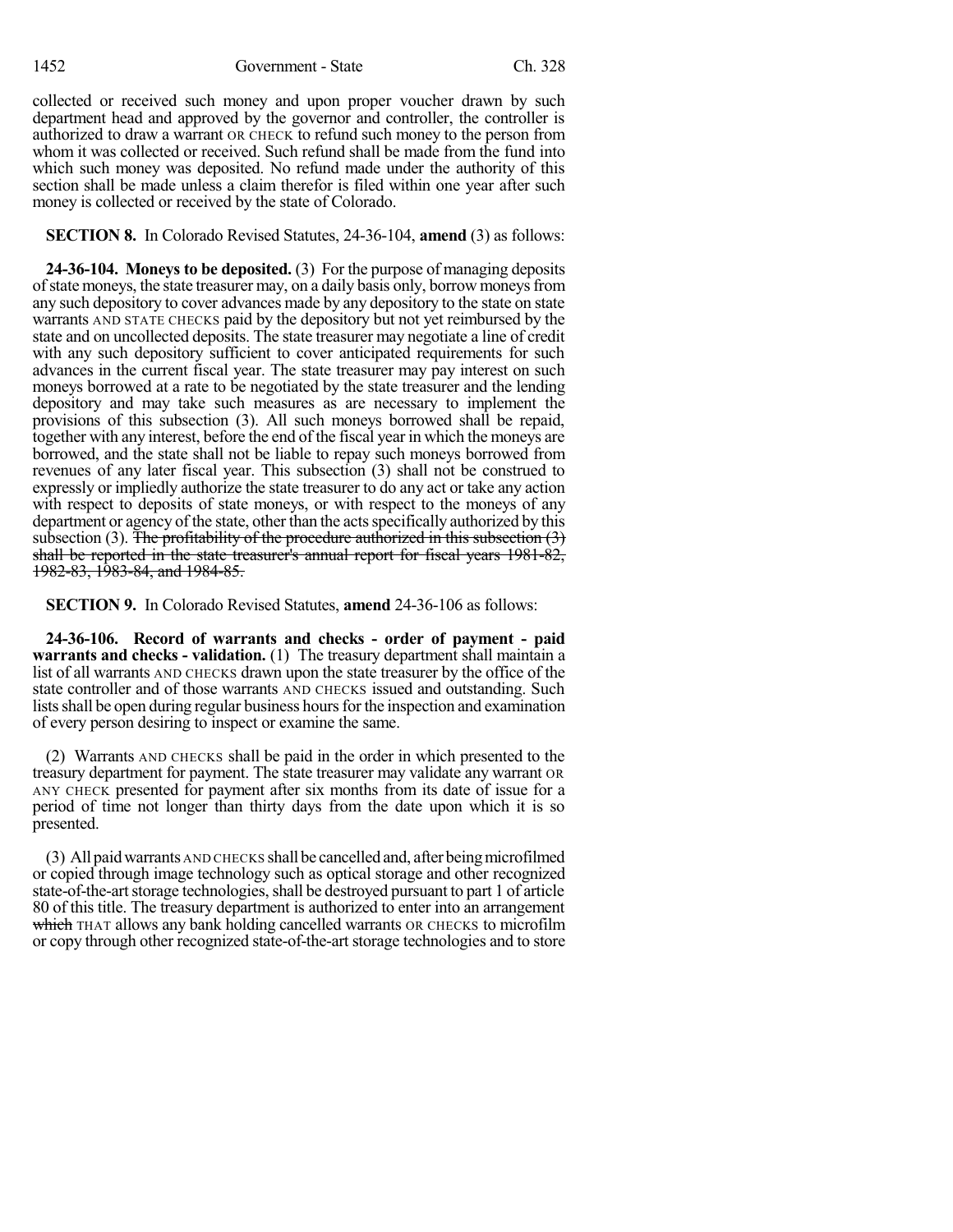said warrants AND CHECKS for the benefit and use of the treasury department, but no bank shall destroy any cancelled warrant OR ANY CANCELLED CHECK without written authorization from the treasury department. Any bank producing microfilm or using other recognized state-of-the-art storage technologies pursuant to this subsection  $(3)$  shall transmit such microfilm or the product of such other recognized state-of-the-art storage technologies to the treasury department, where it shall be kept and stored. The treasury department is not authorized to enter into such an arrangement if the cost of the service charged by the bank exceeds the cost which the state would incur by providing the same service.

**SECTION 10.** In Colorado Revised Statutes, **amend** 24-36-107 as follows:

**24-36-107. Warrants or checks endorsed when not paid - exception.** (1) Whenever upon presentation for payment of anyissued and outstandingwarrant OR ANY ISSUED AND OUTSTANDING CHECK there are insufficient funds in the state treasury to pay the same, the state treasurer shall endorse thereon the following: "Presented for payment (insert date). Insufficient funds. This warrant OR CHECK shall draw interest from this date at the rate of six percent per annum." and shall return such warrant OR CHECK to the person presenting it for payment.

(2) Noninterest-bearing general fund warrants AND CHECKS lawfully issued pursuant to the provisions of section 24-75-208 shall be ARE exempt from the provisions of this section.

**SECTION 11.** In Colorado Revised Statutes, **amend** 24-36-108 as follows:

**24-36-108. Notice of payment - when interest ceases.** (1) The treasury department shall maintain a record of the number and amount of each warrant AND EACH CHECK presented for payment and endorsed by the state treasurer as provided in section 24-36-107. Whenever there are sufficient moneys in the state treasury to pay part or all of such endorsed warrants AND CHECKS, the state treasurer shall give notice of the date of payment of the same through publication, twice, in some newspaper published in Denver, listing the numbers and amounts of the warrants which AND CHECKS THAT he OR SHE is prepared to pay on said date. Interest on the warrants AND CHECKS so listed shall cease at the expiration of fifteen days from the last date of publication of said notice.

(2) The state treasurer is authorized to pay interest on any such warrant AND ANY SUCH CHECK at the rate endorsed thereon out of any moneys in the state treasury to the credit of the general fund or such other fund out of which the warrant OR CHECK is payable and to charge the amount of interest so paid to such fund.

(3) Interest paid on any such warrant OR ANY SUCH CHECK shall be receipted for thereon by the payee or assignee thereof.

**SECTION 12.** In Colorado Revised Statutes, **amend** 24-36-115 as follows:

**24-36-115. Moneys not immediately creditable - special purpose moneys.** Moneys received by the treasury department which THAT are not immediately creditable to a particular fund or account or moneys received which THAT are designated by law for a special purpose shall be held in custody by the state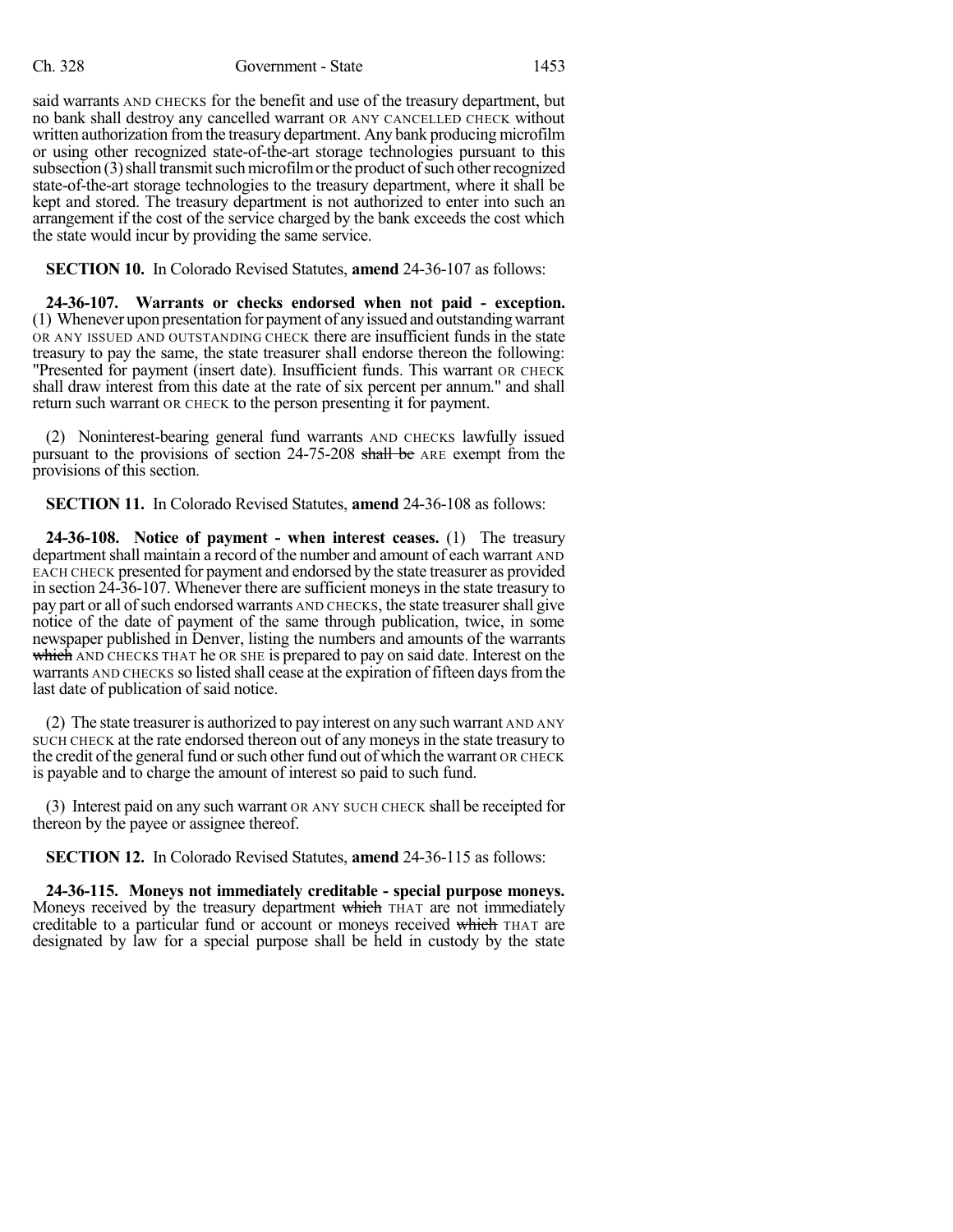treasurer and may be subsequently withdrawn from his OR HER custody upon warrants OR CHECKS drawn pursuant to law.

**SECTION 13.** In Colorado Revised Statutes, **amend** 24-36-117 as follows:

**24-36-117. Governor may make examination.** The governor may at any time examine, or cause to be examined, the books, records, and warrants, AND CHECKS kept in the treasury department and the securities held in the custody of the state treasurer, and for such purpose he OR SHE shall be permitted full and free access.

**SECTION 14.** In Colorado Revised Statutes, 24-36-120, **amend** (6) as follows:

**24-36-120. Authority to assess transaction fees.** (6) As used in this section, "eligible transaction" means any cash management transaction that affects a cash balance, including, but not limited to, electronic fund transfers, payroll and other automated disbursements, payments, cash receipts, warrant transactions, CHECK TRANSACTIONS, and journal entries.

**SECTION 15.** In Colorado Revised Statutes, 24-36-121, **amend** (3) (a) (I) introductory portion,  $(3)$  (a) (II), and  $(4)$  (a) (II) as follows:

**24-36-121. Authority to manage state public financing - state public financing cash fund - rules- legislative declaration - definitions.** (3) As used in this section, unless the context otherwise requires:

(a)(I) "Financial obligation"means any financial contract, note, warrant, CHECK, bond, certificate, instrument, debenture, or other security, the principal amount of which is one million dollars or more, that is authorized to be issued or entered into by the state acting by and through a state agency under the laws of this state, that is fully or partially secured by any state revenues, and that is directly or indirectly related to the state's credit rating. "Financial obligation" includes, but is not limited to:

(II) Notwithstanding subparagraph (I) of this paragraph (a), for purposes of the department of transportation, "financial obligation" does not include:

(A) Any financial contract, note, warrant, CHECK, bond, certificate, instrument, debenture, or other contract, agreement, or security that is authorized to be issued or entered into by or in support of such obligations of the high-performance transportation enterprise created in section 43-4-806 (2), C.R.S.; and

(B) Any financial contract, note, warrant, CHECK, bond, certificate, instrument, debenture, or other contract, agreement, or security that is authorized to be issued or entered into byorin support ofsuch obligations ofthe statewide bridge enterprise created in section 43-4-805 (2), C.R.S.

(4) (a) (II) For a state institution of higher education, for the 2012-13 state fiscal year and each state fiscal year thereafter, the state treasurer shall act as the issuing manager, subject to the criteria established in the state public financing policy promulgated as specified in subsection (5) of this section, for any lease-purchase agreement similar to those authorized in section 23-1-106.3, C.R.S., and any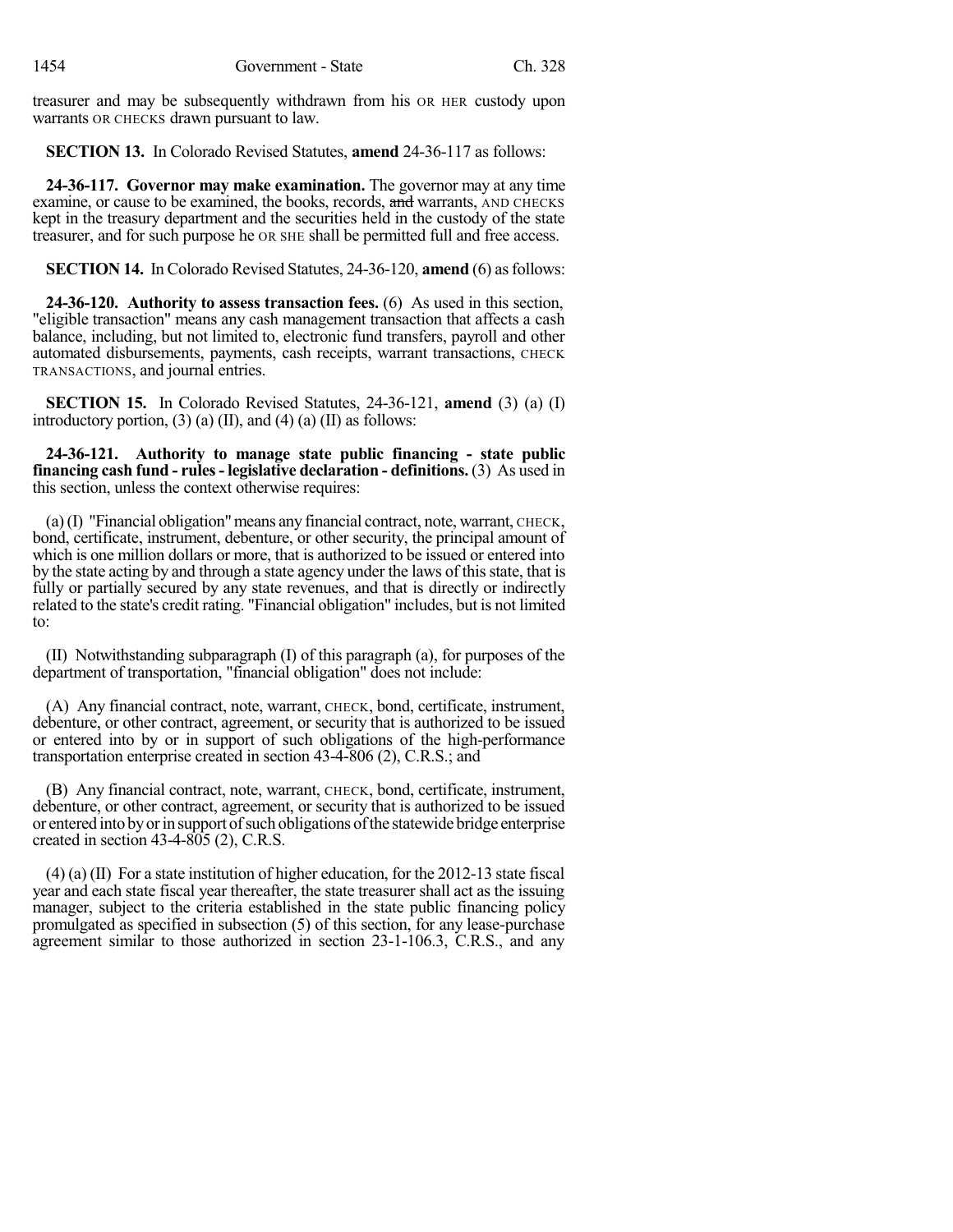financial contract, note, warrant, CHECK, bond, certificate, instrument, debenture, or other security, the principal amount of which is one million dollars or more, that is authorized under the laws of this state to be issued or entered into by the state acting by and through a state agency other than a state institution of higher education and that finances improvements that benefit a state institution of higher education. The state treasurer has the sole discretion to manage the issuance or incurrence of such financial obligations for a state institution of higher education and shall manage the issuance or incurrence of such financial obligations in accordance with the duties set forth in sub-subparagraphs (A) to (E) of subparagraph  $(I)$  of this paragraph  $(a)$ . The state treasurer shall not act as the issuing manager for any bonds subject to the higher education revenue bond intercept program established in section 23-5-139, C.R.S.

**SECTION 16.** In Colorado Revised Statutes, 24-75-202, **amend** (2) as follows:

**24-75-202. Imprest cash accounts.** (2) Under procedures prescribed by the controller, such department, institution, or agency may pay out of said imprest cash account, locally, such operating expense items as would be allowable if submitted on a regular voucher. The aggregate amount of such payments shall be submitted to the office of the state controller, monthly or more often, on a voucher signed by the fiscal officer of such department, institution, or agency or by some person authorized to act for him OR HER, and upon approval of the same, a warrant OR CHECK in said amount shall be drawn upon the state treasurer for replenishment of said imprest cash account.

**SECTION 17.** In Colorado Revised Statutes, **amend** 24-75-207 as follows:

**24-75-207. Definitions.** As used in sections 24-75-206 to 24-75-210, unlessthe context otherwise requires:

(1) "Noninterest bearing general fund warrants OR CHECKS" means any warrant OR CHECK issued against the general fund at a time when moneys accruing to the fund have not been received or credited to the general fund.

**SECTION 18.** In Colorado Revised Statutes, **amend** 24-75-208 as follows:

**24-75-208. Investment of treasury funds.** It islawfulfor the state treasurer and it is the state treasurer's duty, whenever there are funds on hand or in the state treasurer's custody or possession eligible for investment, to invest in noninterest bearing general fund warrants OR CHECKS issued against the general fund at a time when moneys accruing to the fund have not been received or credited to the general fund, but such warrants OR CHECKS shall be drawn pursuant to appropriation made by the general assembly, and the controller shall first certify that appropriations do not exceed estimated general fund revenues and surplus.

**SECTION 19.** In Colorado Revised Statutes, **amend** 24-75-209 as follows:

**24-75-209. Payment of general fund warrants or checks.** The state treasurer shall pay such noninterest bearing general fund warrants OR CHECKS pursuant to section 24-36-106 (2).